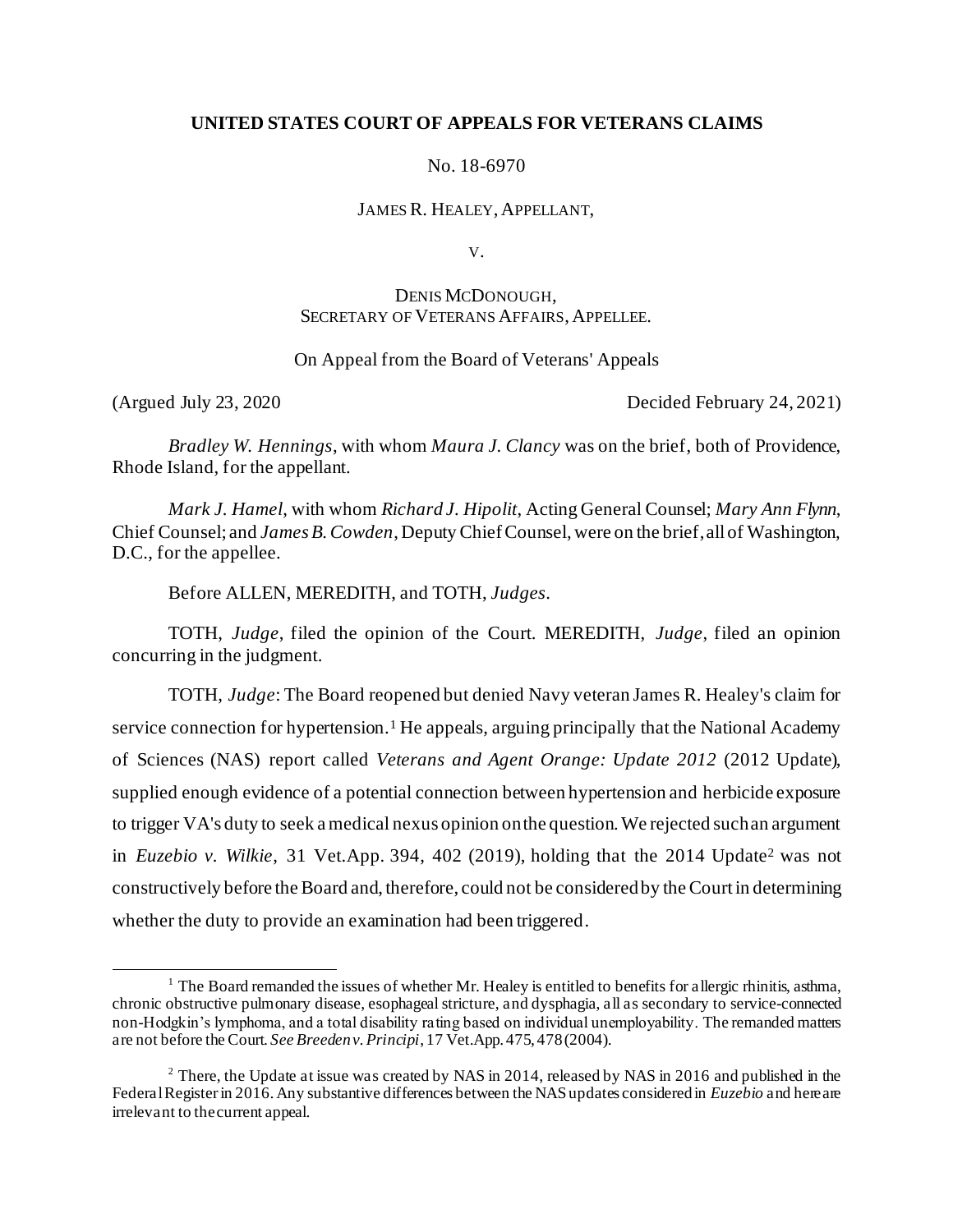Mr. Healey says his situation is different due to the intervening promulgation of the *Purplebook*, a compendium of standard procedures and considerations guiding the Board's adjudication of veterans' benefits claims. The *Purplebook* states that VA is on notice as to the 2012 Update and its contents and that, in hypertension cases with conceded exposure to herbicides, the Board must obtain a medical opinion as to whether the two are linked. The Secretary counters that the Board has no duty to discuss the 2012 Update since the *Purplebook* is not "binding" and that this case cannot be distinguished from *Euzebio*.

We do not believe this case requires us to either apply or distinguish *Euzebio*; we think *Overton v. Wilkie*, 30 Vet.App. 257 (2018), provides a more salient basis to resolve this case. There, we held that the Board cannot ignore a relevant provision in VA's *Adjudication Procedures Manual* (M21-1), even though that manual is non-binding on Board members. Instead, the Board must, as part of its duty to provide adequate reasons or bases supporting its decision, present a reasoned, independent determination on how to resolve the issue addressed by the manual provision.

Because the *Purplebook* provision Mr. Healey cites is relevant to the issue of whether a medical nexus opinion was warranted in these circumstances, the Board erred in not addressing it. So, irrespective of whether the *Purplebook* binds the Board, this omission requires that we vacate the decision on appeal and remand for further proceedings. We also briefly address Mr. Healey's secondary argument at the end of this opinion.

#### **I. BACKGROUND**

Mr. Healey served in the Navy from 1965 to 1969, including more than two years in Vietnam where he was exposed to herbicides. *See* 38 U.S.C. § 1116. After leaving active duty, he entered the Navy Reserve and served from 1974 to 1995. In 2009, he filed a claim for service connection for hypertension, diabetes, and non-Hodgkin's lymphoma (NHL). R. at 2051-64. He asserted that NHL and diabetes were caused by his herbicide exposure and that he was diagnosed with high blood pressure around 1978, during his Naval Reserve period. R. at 2057.

VA obtained a medical opinion in July 2009. R. at 1743-55. The VA examiner opined that the veteran's hypertension was not a "complication" of diabetes, reasoning that there was no evidence of diabetic neuropathy, worsening hypertension, or diabetic medication usage. R. at 1749.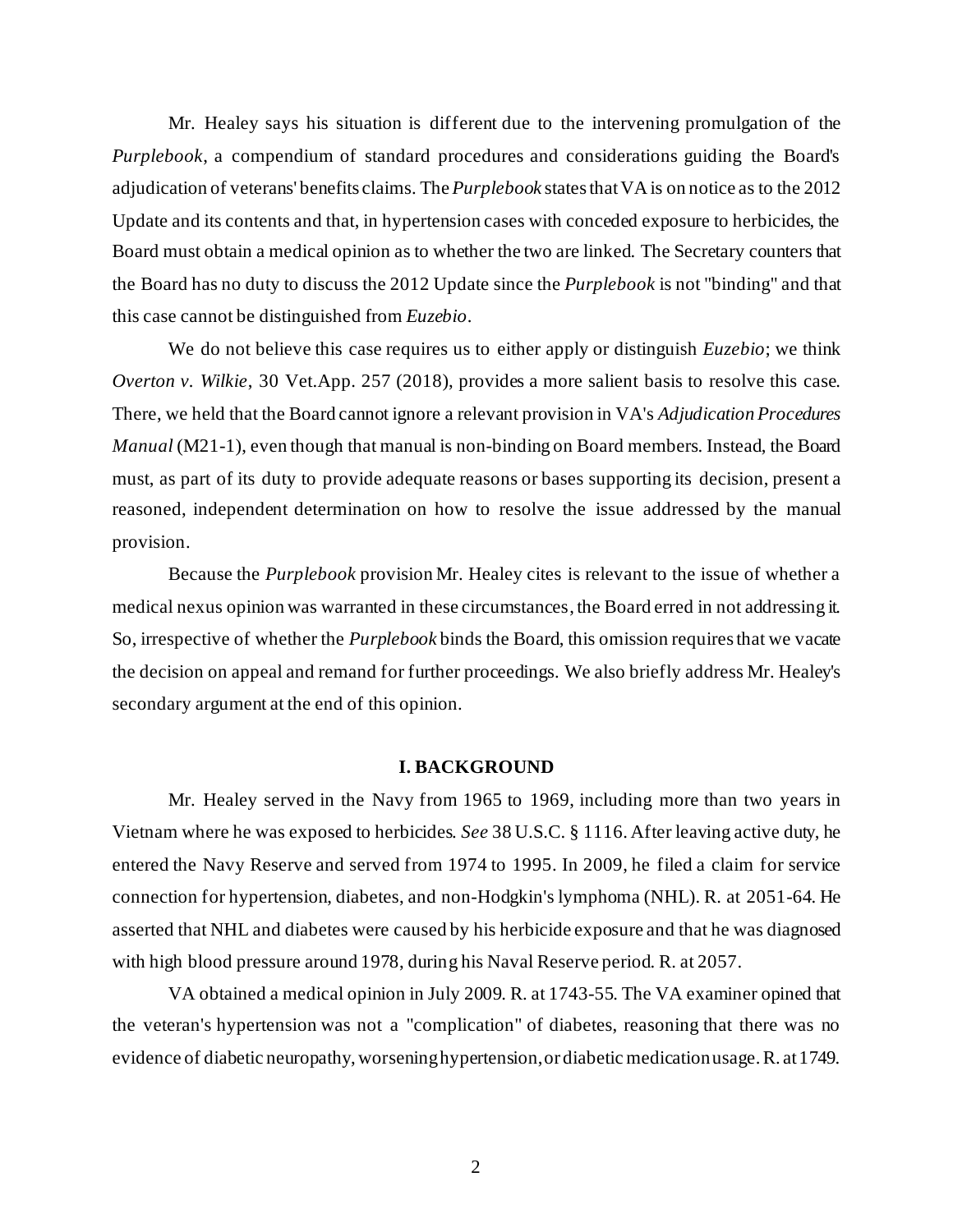The Agency granted Mr. Healey's claims for service connection for diabetes and NHL as those conditions are presumed to be related to his herbicide exposure. R. at 1709-17. But VA denied the hypertension claim, finding that his hypertension began during his Navy Reserve service and not active duty. R. at 1716. Mr. Healey did not timely appeal, and the decision became final.

In 2014, VA published an NAS biennial "Update" addressing the relationship between hypertension and herbicide exposure. *Veterans and Agent Orange: Update 2012*, 79 Fed. Reg. 20,308 (Apr. 11, 2014). These Updates are not specific to any particular veteran. NAS instead creates them for the Secretary, who considers<sup>3</sup> the Updates, as well as other "sound medical and scientific evidence," and uses them to "prescribe regulations providing that a presumption of service connection is warranted" when he determines "that a positive association exists between" a disease and herbicide exposure. 38 U.S.C. § 1116(b)(1), (2).

The 2014 Update concluded that there was a "limited or suggestive" relationship between hypertension and herbicide exposure.<sup>4</sup> 79 Fed. Reg. at 20,310. In response, VA did not add hypertension to the list of conditions presumed to be related to herbicide exposure, and it was not added to Mr. Healey's claims file.

In August 2015, Mr. Healey sought to reopen his hypertension claim. R. at 1529-35. He asserted that he suffered from this condition, along with several others, as a result of his treatment for NHL. R. at 1534. He also noted that he qualified as an "in-country" Vietnam veteran. *Id.*

VA obtained a medical examination shortly thereafter to determine whether the veteran's hypertension was related to his NHL treatment. The VA examiner characterized the condition as "benign essential" hypertension and opined that it was not related to NHL therapy. R. at 1247. VA reopened but denied Mr. Healey's claim, and he appealed. In his Notice of Disagreement, he opined that his hypertension was secondary to his diabetes mellitus. R. at 1190. The veteran submitted a 2016 letter from a private physician, who opined that the veteran's hypertension was "directly related" to his service-connected diabetes. R. at 1184.

<sup>&</sup>lt;sup>3</sup> The Secretary was previously *required* to consider the Updates, but that requirement expired in September 2015. *See* 38 U.S.C. § 1116(e).

<sup>4</sup> NAS also released Updates, created in 2006, 2008, and 2010, that all found a limited or suggestive relationship between hypertension and herbicide exposure. *See*79 Fed. Reg. at 20,310.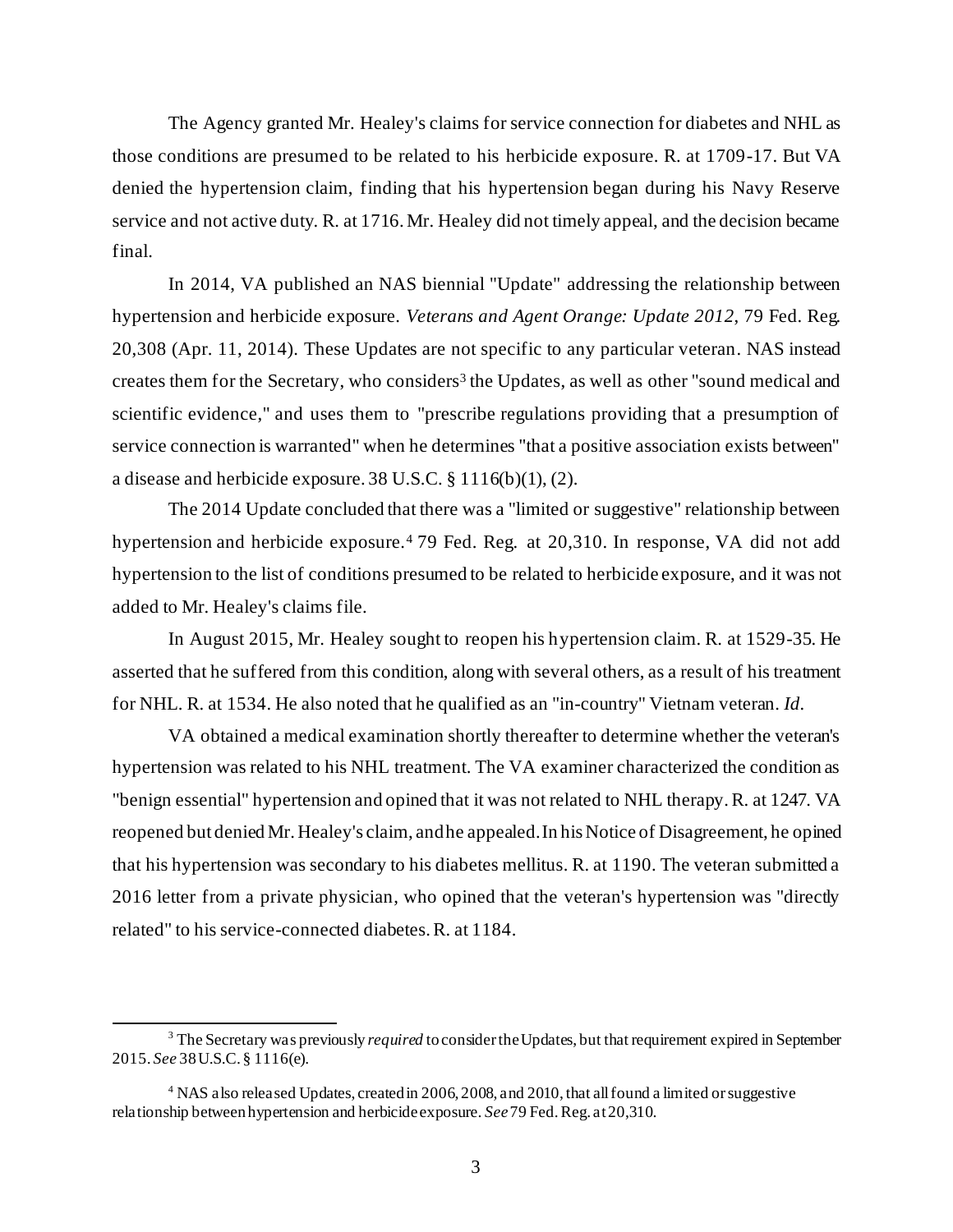Because the veteran submitted new medical records and a private medical opinion, VA requested an addendum medical opinion as to whether the new evidence would alter the opinions offered by the 2015 examiner. R. at 221. A new opinion was provided in April 2017. The examiner stated that, after review of the new documents, her 2015 opinion did not change: the veteran's hypertension was not caused or aggravated by treatment for service-connected NHL. R. at 104. The examiner reasoned that the veteran's hypertension developed before NHL treatment and remained "well controlled and stable" thereafter. R. at 104. She also opined that there was no relationship between service-connected diabetes and hypertension. This was so, the examiner thought, because his renal function was "normal and . . . without proteinuria" and because hypertension developed before diabetes and had been well controlled following the diabetes diagnosis. R. at 103.

On March 8, 2018, before the decision on appeal was issued, the Board published the *Purplebook*—a document that describes itself as "encompass[ing] all Board policies and procedures." Appellant's Br., Exhibit A at 2.<sup>5</sup> (Board of Veterans' Appeals, U.S. Dep't of Veterans Affairs, The Purplebook, Version 1.0.0 (March 8, 2018)). Subject to routine updates, it serves as "a repository of guidance for all Board employees on the internal operating processes of the Board" and is meant to "ensure consistency and accountability in the handling of appeals throughout the Board." MEMORANDUM NO. 01-18-04, CHERYL L. MASON, CHAIRMAN, BD. OF VETERANS' APPEALS at 1 (Mar. 29, 2018) (Mason Memo).

The *Purplebook* discusses the 2012 Update under a section titled "Adjudicatory Best Practices" and a subsection titled "Agent Orange Claims." Appellant's Br., Exhibit A at 3. It states: "Although VA has not conceded a relationship between hypertension and Agent Orange," NAS concluded that there is "limited or suggestive evidence" of a relationship between hypertension and Agent Orange. *Id.* The document goes on to explain that this means the "'evidence suggests an association between exposure to herbicides and the outcome, but a firm conclusion is limited because chance, bias, and confounding [factors] could not be ruled out with confidence.'" *Id.*  (quoting 79 Fed. Reg. at 20,309). And because a summary of this evolution was published in the Federal Register, "VA is on notice as to the information contained therein." *Id.*

From this, the *Purplebook* concludes that the suggestive evidence category can "arguably be sufficient to establish an 'indication' that the current disability 'may be related' to herbicide

<sup>&</sup>lt;sup>5</sup> The exhibit's pages have not been numbered, so this citation refers to the second page of the exhibit.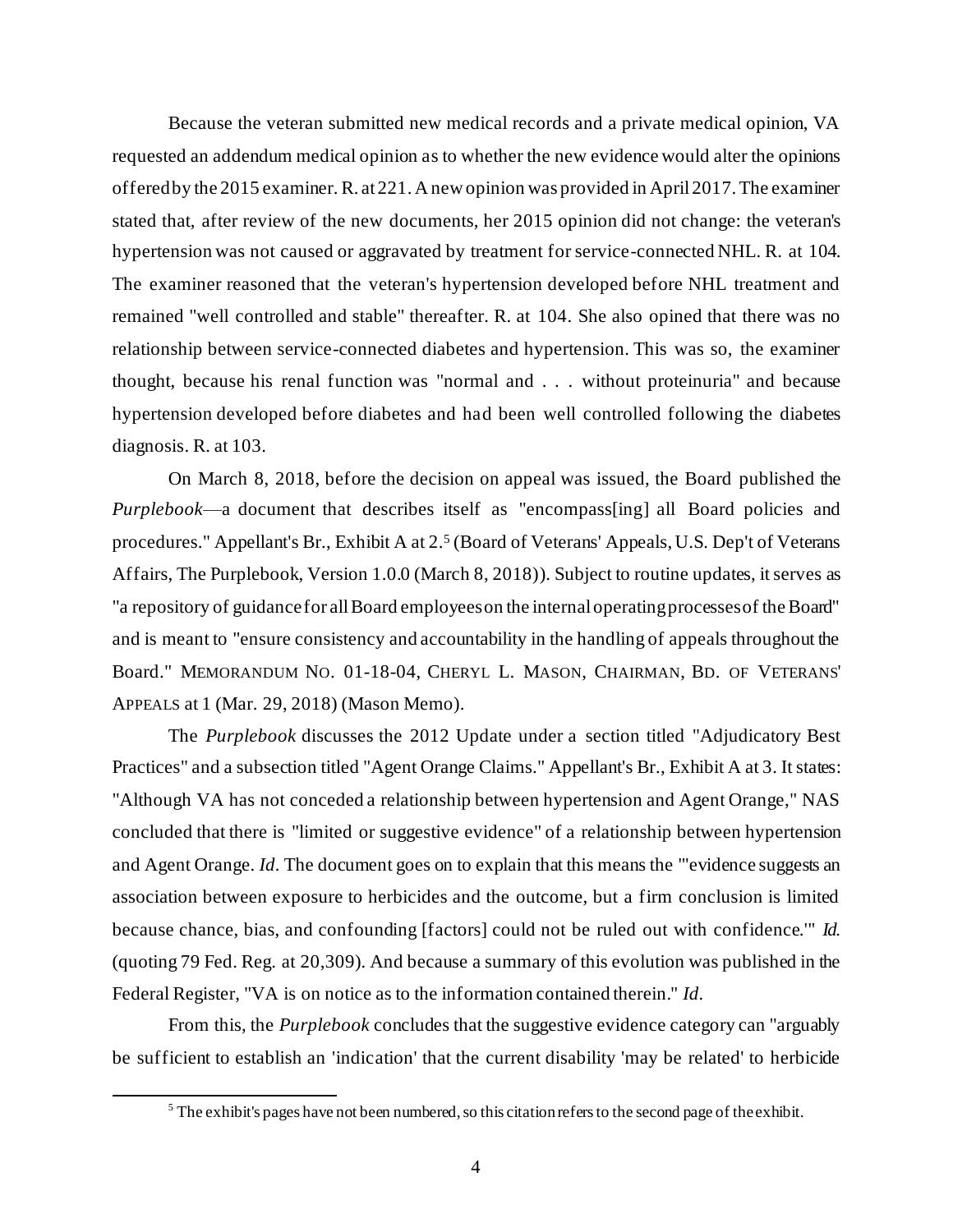exposure during service, as contemplated by 38 U.S.C. § 5103[A](d)(2)(b)." *Id.* at 4 (quoting *McLendon v. Nicholson*, 20 Vet.App. 79, 83 (2006)). For these reasons, it advises that VA's Office of General Counsel's Litigation Group "will not defend [service connection] hypertension cases when a VA nexus opinion has not been obtained." *Id.* The upshot is that, in "cases where presumptive (or actual) exposure to Agent Orange has been conceded," the Board should "not deny service connection for hypertension . . . without first obtaining a VA medical opinion on the nexus element." *Id.* at 3.

On October 15, 2018, the Board issued the decision on appeal. R. at 4-16. It did not address a theory of direct service connection, including whether Mr. Healey's hypertension was related to his presumed herbicide exposure or whether the duty to assist required it to obtain a medical opinion to adjudicate that theory of entitlement. Rather, the Board found that the veteran's hypertension was not caused or aggravated by either service-connected diabetes or treatment for service-connected NHL. In reaching this conclusion, the Board found the 2015 and 2017 VA medical opinions to be highly probative, "as they represent[ed] the informed conclusions of a physician with relevant expertise, [were] based on a review of the claims file, the clinical findings made on examination, and the symptomatology reflected in the medical and lay evidence of record, and [were] supported by a clear, well-reasoned explanation with citations to the evidence of record and references to relevant medical literature." R. at 10-11.

On appeal, Mr. Healey presents two main arguments, both related to the duty to assist. Relying on the 2012 Update, he first argues that the Board erred when it did not address the reasonably raised theory that his hypertension may be directly related to his exposure to herbicides. Although the NAS Update is not in his claims file, Mr. Healey argues that it was in the Board's constructive possession due to its inclusion in the *Purplebook*. In response, the Secretary contends that the Board did not have constructive possession of the NAS Update because it has no direct relationship to Mr. Healey's claim—a requirement of our constructive possession jurisprudence. The Secretary further contends that there is no duty to address any matters raised by the *Purplebook*, as its contents are not binding on the Board.

Second, Mr. Healey challenges the adequacy of the VA medical opinions of record and asserts that the rationales provided by the examiners were insufficient. He maintains that the Board erred when it relied on the 2015 and 2017 VA examination reports to conclude that his hypertension was not related on a secondary basis to his service-connected diabetes or NHL. For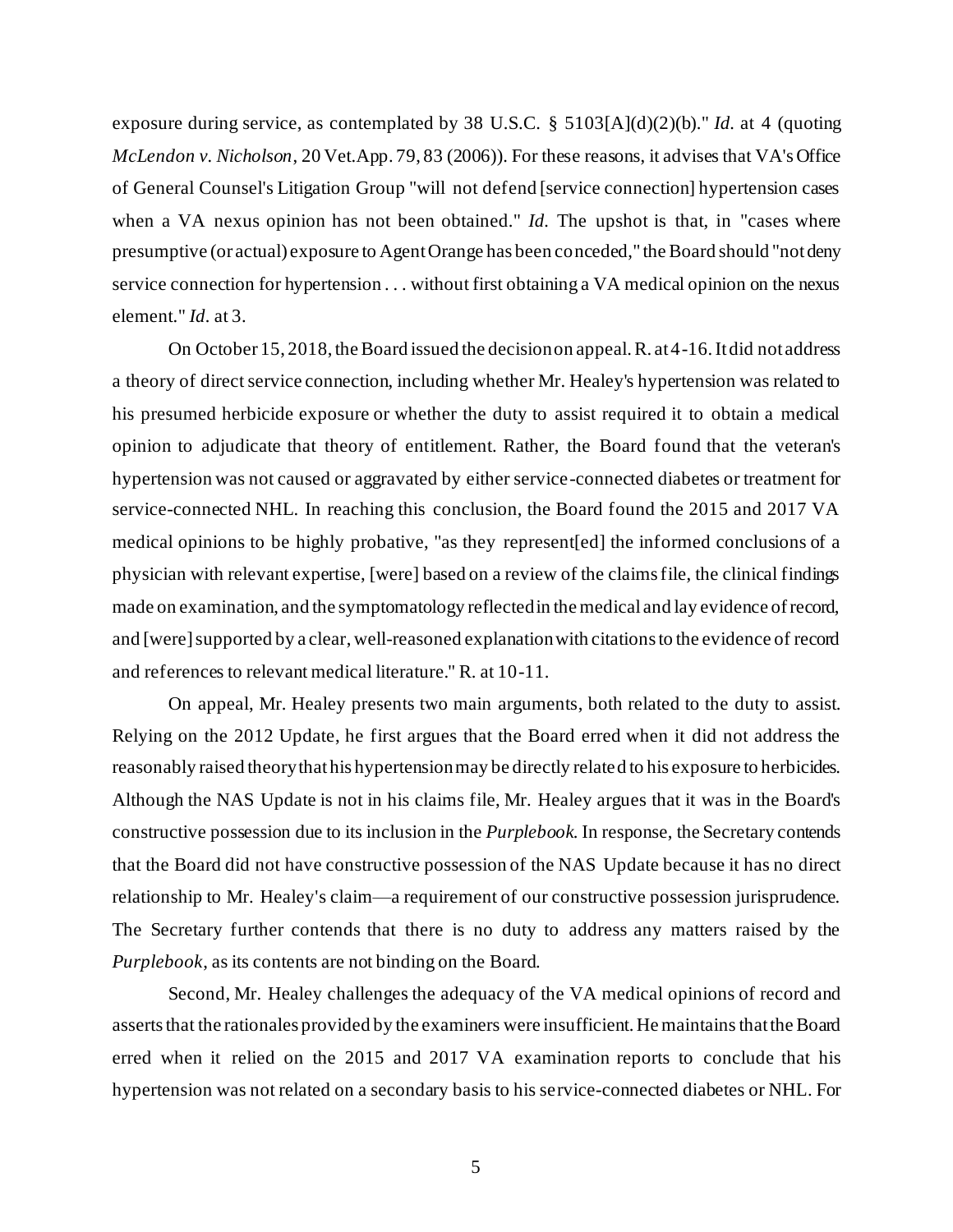his part, the Secretary maintains that the examiner's rationales were adequate for the Board to decide the matter of secondary service connection.

#### **II. ANALYSIS**

## A. Direct Service Connection

The primary issue here is whether the duty to assist obligated the Board to obtain a medical opinion on a theory of direct service connection between hypertension and in-service herbicide exposure that, he says, may have been reasonably raised by the record. The Board must investigate reasonably raised theories of service connection, and whether a theory is reasonably raised generally depends on the evidence that is in the record before the agency. *Robinson v. Peake*, 21 Vet.App. 545, 552-53 (2008), *aff'd sub nom. Robinson v. Shinseki*, 557 F.3d 1355 (Fed. Cir. 2009). Thus, the Board is not obliged to "assume the impossible task of inventing and rejecting every conceivable argument in order to produce a valid decision." *Id.* at 553.

Given that the "reasonably raised" standard is highly fact specific, we haven't set forth a clear test for when it is met. We have, however, noted a correlation between that standard and the threshold for triggering the obligation under the duty to assist to obtain a medical opinion: whether evidence "'indicates'" that a disability "'may be associated'" with service. *DeLisio v. Shinseki*, 25 Vet.App. 45, 53 (2011) (quoting *Robinson*, 21 Vet.App. at 553). Simply put, "the duty to sua sponte investigate whether a primary condition is related to service is only triggered when the evidence satisfies the *McLendon* standard." *Id.* at 63 (Lance, J., concurring). The Court has jurisdiction to determine whether a claim or theory was reasonably raised in the first instance. *Barringer v. Peake*, 22 Vet.App. 242, 244 (2008).

The parties do not focus their arguments on whether the hypertension/herbicide theory was reasonably raised. Instead, they primarily dispute whether the duty to obtain a medical opinion was triggered here. Given the similarity between the standards, we assume for the sake of argument that the theory was reasonably raised and move on to the main event.

The Secretary's duty to assist sometimes requires him to provide a medical examination or obtain a medical opinion when adjudicating claims. 38 U.S.C. § 5103A(d). Under *McLendon*, the Secretary must do so when there is: (1) competent evidence of a current disability or persistent or recurrent symptoms of a disability; (2) evidence establishing that an event, injury, or disease occurred in service; (3) an indication that the disability or persistent or recurrent symptoms of a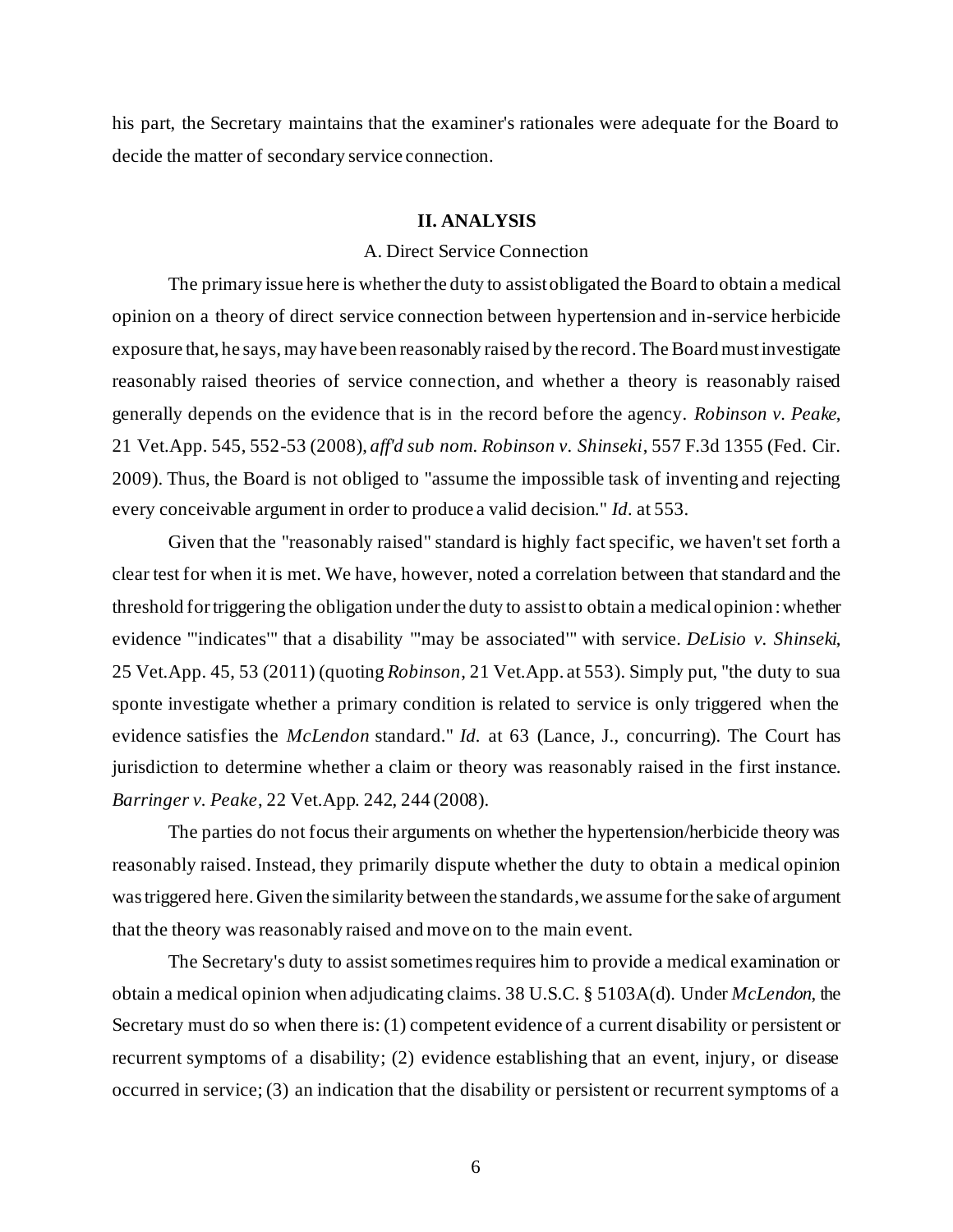disability "may be associated" with the veteran's service or with another service-connected disability; and (4) insufficient competent evidence on file for VA to make a decision on the claim. 20 Vet.App. at 81. The parties' disagreement centers on whether the third element was satisfied. Further, this question is rendered slightly more complicated here because the veteran's argument relies on extra-record materials—the 2012 Updates discussed in the *Purplebook*.

In *Euzebio*, the Court held that the 2014 Update was not constructively before the Board because it did not have a "direct relationship" to a veteran's claim. <sup>6</sup> 31 Vet.App. at 402. Because the Update was not constructively before the Board—and not actually part of the claims file—we concluded that the appellant could not rely on it to indicate, in *McLendon*'s parlance, a potential association between hypothyroidism and herbicide exposure. *Id.* at 402-04, 405. This case presents an issue that *Euzebio* didn't resolve: whether the *Purplebook*'s explicit discussion of the 2012 Update altered the constructive possession analysis. This issue was not ripe for resolution in *Euzebio* because the *Purplebook*'s promulgation postdated the Board decision in that case and so fell outside the materials the Court could consider when reviewing a Board decision*. Id.* at 402 n.3.

Those chronological complexities are not present here. Therefore, we are presented with the question of whether the Board was obliged to consider the *Purplebook* and its discussion of the NAS Update in the context of hypertension claims. The *Purplebook* is the Board's internal manual and is designed to provide members and their staff with a uniform and comprehensive set of considerations for adjudicating appeals. Mason Memo at 1. In this respect, it generally serves the same function that the M21-1 does for adjudicators at VA regional offices. *See Nat'l Org. of Veterans' Advocates (NOVA) v. Sec'y of Veterans Affairs*, 981 F.3d 1360, 1376 (Fed. Cir. 2020) (noting that the M21 is a consolidation of VA's policies and procedures that provides guidance to VA employees and stakeholders). To that end, the *Purplebook* contains "the Board's internal policies and procedures," serves as "a repository of guidance for all Board employees," and is meant to "ensure consistency and accountability in the handling of appeals throughout the Board." Mason Memo at 1. It is even organized around the same numbering system as the M21-1, "to allow for consistency in citation format." Appellant's Br., Exhibit A at 2.

<sup>&</sup>lt;sup>6</sup> Mr. Euzebio appealed our decision to the Federal Circuit (under docket number 20-1072), and oral argument occurred on November 6, 2020.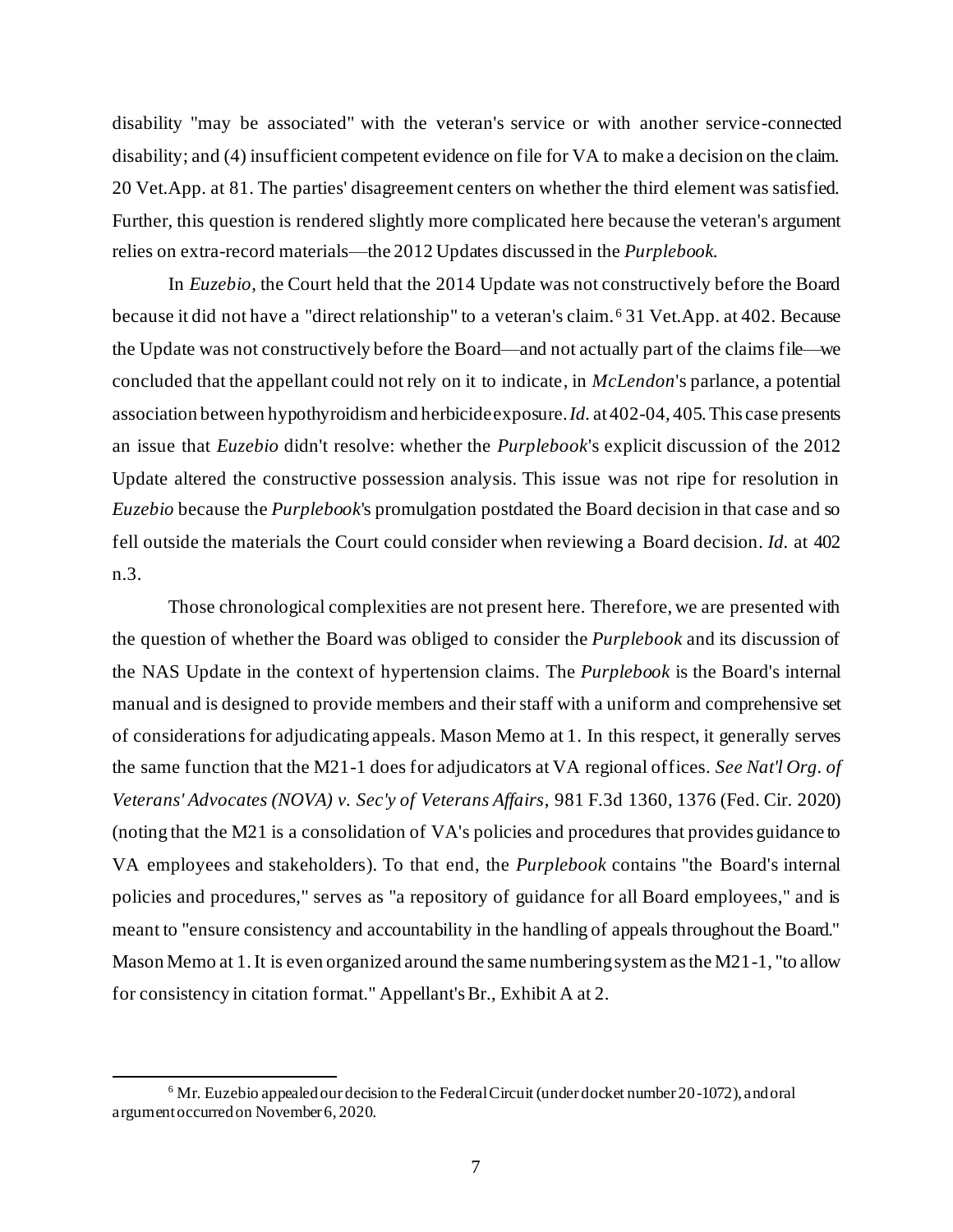As an internal guidance manual, the *Purplebook*'s provisions lack the force of law and are not substantively binding, as the Board is only bound "by the regulations of the Department, instructions of the Secretary, and the precedent opinions of the chief legal officer of the Department." 38 U.S.C. § 7104(c); *see* 38 C.F.R. § 20.105 (2020) ("The Board is not bound by Department manuals, circulars, or similar administrative issues."). However, its non-binding nature does not render it devoid of legal significance. In *DAV*, the Federal Circuit identified the publication of a guidance manual as "agency action" insofar as the provisions constituted "interpretations adopted by the agency, not published in the Federal Register, not binding on the Board itself, and contained within [at least something akin to] an administrative staff manual." *Disabled American Veterans (DAV) v. Sec'y of Veterans Affairs*, 859 F.3d 1072, 1074, 1077-78 (Fed. Cir. 2017). Notwithstanding its non-binding nature, an agency cannot simply ignore an internal guidance manual when its contents relate to a particular claim or disability. "A veteran adversely affected by a[n] M21-1 Manual provision can contest the validity of that provision as applied to the facts of his case . . . ." *Id*. at 1078.

*Overton* sought to resolve the uncertainty surrounding the Board's adjudicatory obligations in relation to the M21-1. Although the M21-1's provisions were not binding on the Board, the Board member in *Overton* relied on the provisions as substantive rules—namely provisions that excluded naval service on a particular Vietnam waterway from the presumption of herbicide exposure. On this basis, the Board denied service connection. 30 Vet.App. at 259. We recognized that the Board had no duty to apply non-binding M21-1 provisions, *id.* at 263-64, but observed that independence also meant that the Board could not simply cite the M21-1 as providing the rule of decision. "[B]ecause the M21-1 is not binding on the Board, the Board's citation to a manual provision as the only support for a conclusion . . . is inconsistent with the Board's congressionally mandated obligation to provide an adequate statement of reasons or bases for its decisions." *Id.* at 264.

*Overton* recognized that the adoption of a procedure or consideration in a comprehensive guidance manual, even if it is not binding as a matter of substance, amounts to a tacit acknowledgment by the agency that such consideration or procedure is relevant to an adjudication that implicates it. We resolved the tension by noting that, as a relevant factor, the Board couldn't ignore the M21-1 provision, but must conduct an independent review of the underlying consideration addressed by the provision. *Id*. *Overton* thus refocused the relevant inquiry from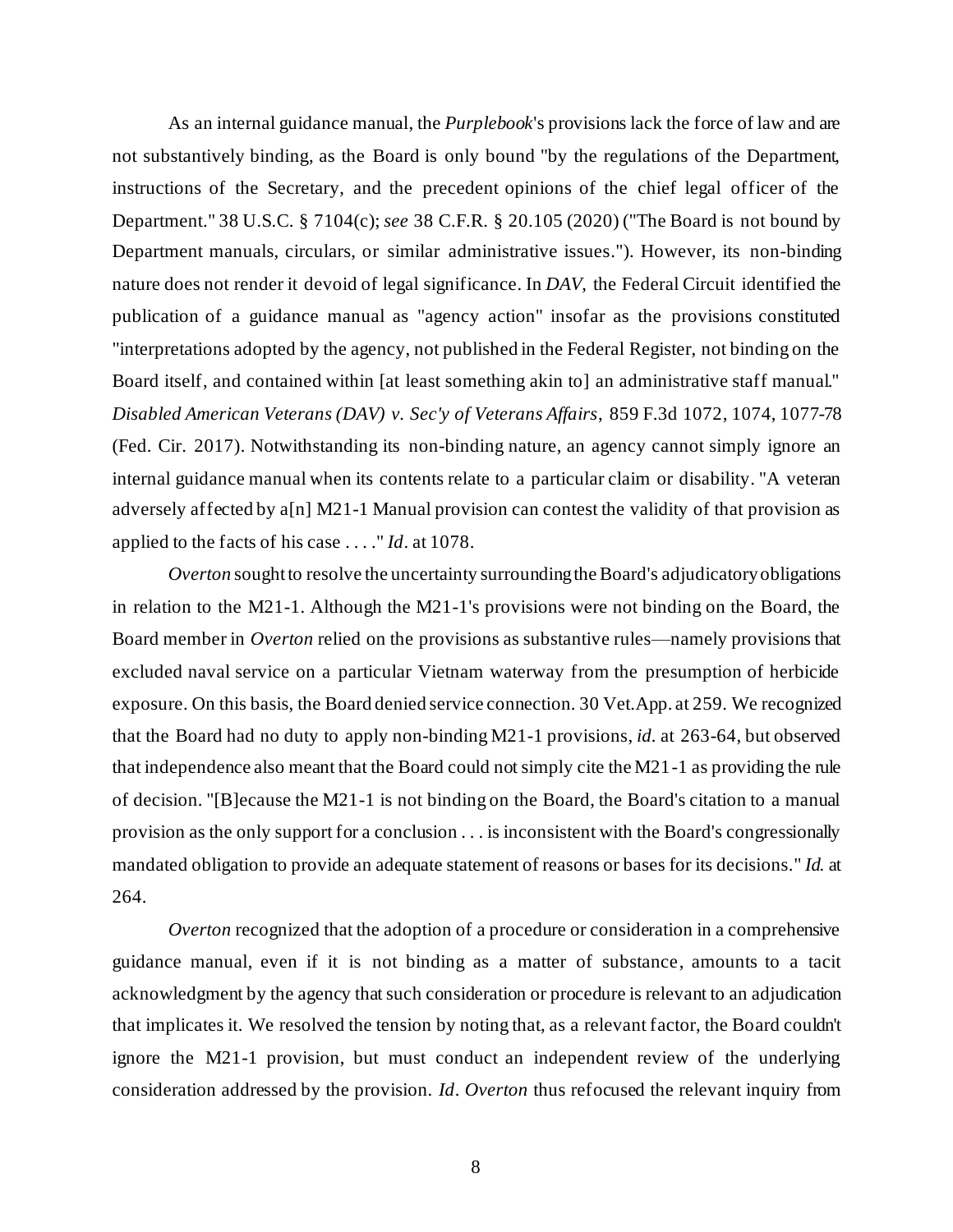whether the Board was allowed or obligated to apply a relevant provision to whether it provided a "reasoned explanation" for its decision either to apply or disregard such provision in light of the particular context of the case. "In other words, the Board is required to discuss any relevant provisions contained in the M21-1 as part of its duty to provide adequate reasons or bases, but because it is not bound by those provisions, it must make its own determination before it chooses to rely on an M21-1 provision as a factor to support its decision." *Id.*

At this point, we acknowledge the difference between the cases. Despite declaring itself not bound by the M21-1, the Board in *Overton* resolved the case against the veteran by treating an unfavorable M21-1 provision as dispositive and offered no rationale for its decision beyond citing to the provision itself. Conversely, the Board in this case ignored a potentially favorable provision in the *Purplebook*. Thus, in *Overton*, the Board acted as though it were bound by a manual that doesn't apply to it; here, the Board declined to consider a manual that does apply to it. But this difference shouldn't obscure the fact that the fundamental error committed by the Board in both cases is the same: it failed to consider adequately and address relevant guidance promulgated for the purpose of facilitating the efficient and proper resolution of claims.

Whether a manual is binding or non-binding—and, recall, the Secretary maintains that the *Purplebook* is not binding on the Board—is not the critical consideration. As the Federal Circuit noted in *DAV*, "administrative staff manuals and instructions . . . that affect a member of the public" constitute "agency actions." *DAV*, 859 F.3d at 1075 (citing 5 U.S.C. § 552(a)(2)); *see also NOVA*, 981 F.3d at 1374. Like the M21-1, the *Purplebook* can be deemed analogous to "agency action" insofar as it constitutes interpretations adopted by the agency, notwithstanding the lack of binding effect. *DAV*, 859 F.3d at 1075–76. As was the M21-1 for frontline adjudications, the *Purplebook* was designed to assist Board members and to provide a comprehensive source account of various considerations and procedures that may be relevant to an individual claim or disability. Regardless of whether the *Purplebook* is binding, the Board's public adoption of it as the repository of its "internal guidelines and procedures," Mason Memo at 1, brings it within *Overton*'s rationale.

Since it's appropriate to require the Board to acknowledge its own guidance on a matter falling squarely within its domain, it's likewise proper to regard the inclusion of the NAS Updates in the *Purplebook* as the agency's recognition of their relevance in cases where there is evidence of hypertension and VA has conceded Agent Orange exposure. This squares with a longstanding practice of requiring an agency to follow its own internal guidance and policies even when they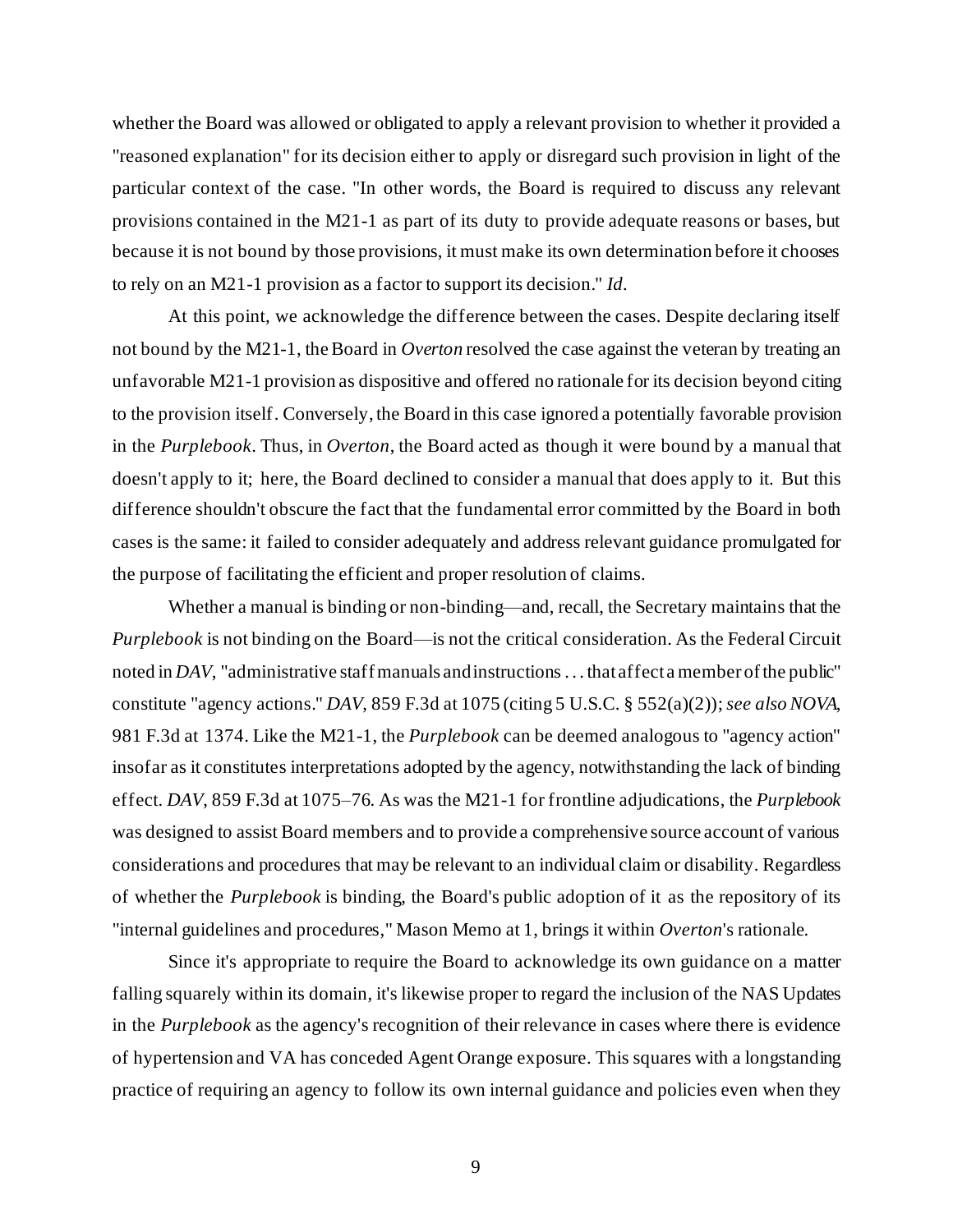impose obligations beyond those imposed by binding legal authorities. *See, e.g.*, *Morton v. Ruiz*, 415 U.S. 199, 235 (1974) ("[I]t is incumbent upon agencies to follow their own procedures. This is so even where the internal procedures are possibly more rigorous than otherwise would be required."); *cf. Voge v. United States*, 844 F.2d 776, 779 (Fed. Cir. 1988) ("[G]overnment officials must follow their own regulations, even if they were not compelled to have them at all."). As the Federal Circuit put this maxim in a nonprecedential decision: "Even when an agency's rules lack the force of law, it may still be compelled to follow them." *Hudick v. Wilkie*, 755 F. App'x 998, 1006 (Fed. Cir. 2018).

In short, where a provision of the *Purplebook* is relevant to a veteran's appeal, the Board must incorporate a discussion of the relevant provision into its analysis. And even as the Board remains free to determine whether or how to apply such provision, it must provide a reasoned basis for departing from the guidance offered by the provision.

Here, the *Purplebook* provision cited by Mr. Healey is relevant to his claim for service connection for hypertension, given that the Board acknowledged that he suffers from that condition and the record contains evidence that VA has conceded herbicide exposure. It instructs that, "where presumptive (or actual) exposure to Agent Orange has been conceded," the Board should "not deny service connection for hypertension . . . without first obtaining a VA medical opinion on the nexus element." Appellant's Br., Exhibit A at 3. Yet, the Board denied service connection for hypertension without obtaining a medical opinion and without acknowledging this passage.

The Secretary defends the Board's lack of discussion by asserting that the provisions were not relevant as this was not a claim for direct service connection. Put differently, he didn't file an "Agent Orange claim"—the title of the *PurpleBook* provision at issue here. However, the Court finds no merit in this defense. Although Mr. Healey's current claim is based on the theory of secondary service connection, his 2009 hypertension claim was adjudicated under a theory of direct service connection. Notably, his 2009 claim included his first allegations that he was exposed to herbicides or had "[Agent Orange] diseases." R. at 2057. The Board must consider all relevant evidence of record in deciding a claim, which would include the veteran's 2009 claim asserting that his hypertension was related to his exposure. And, "even if a claimant believes that his condition is related to service in a particular way, his claim is not limited solely to one theory of service connection." *DeLisio v. Shinseki*, 25 Vet.App. 45, 53 (2011).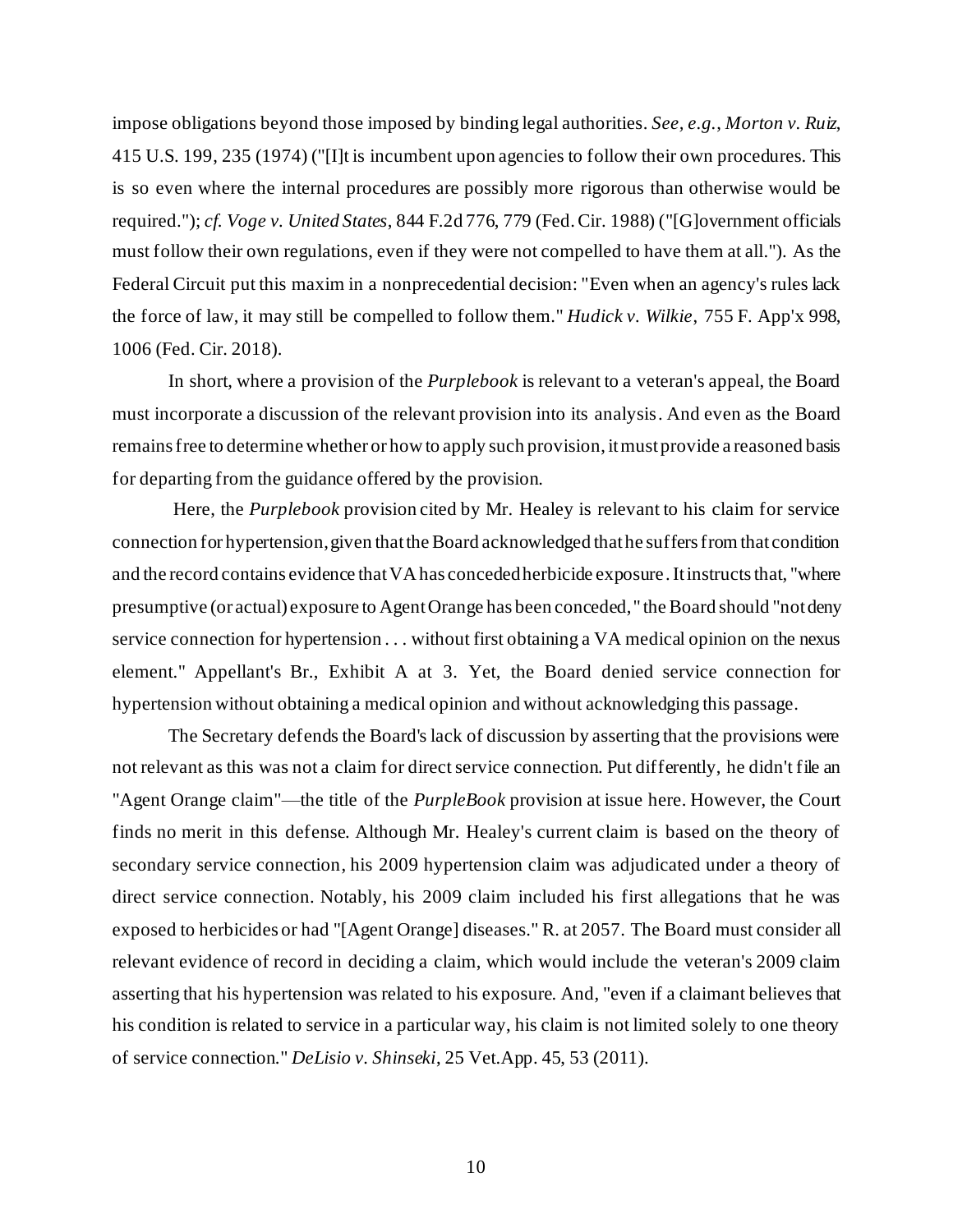Because the record reasonably raised a theory of direct service connection and the Board did not address the relevant *Purplebook* provisions, it offered inadequate reasons or bases to support its denial and its obligation to ensure that all appropriate development had taken place. In addressing the *Purplebook* on remand, the Board should address whether the evidence before it indicates a relationship between hypertension and herbicides such that a VA medical opinion on the question is warranted.

## B. Secondary Service Connection

Secondary service connection is appropriate when a service-connected condition either causes disability or aggravates a preexisting disability. 38 C.F.R. § 3.310(a), (b) (2020). The same is true when the causal or aggravative agent is the treatment for a service-connected condition. *See, e.g., Wanner v. Principi*, 17 Vet.App. 4, 8 (2003) (noting award of secondary service connection for tinnitus caused by medication used to treat service-connected tuberculosis), *rev'd on other grounds*, 370 F.3d 1124 (Fed. Cir. 2004). When VA instructs an examiner to provide an opinion as to secondary service connection, that examiner must separately address the causation and aggravation prongs of secondary service connection. *El-Amin v. Shinseki*, 26 Vet.App. 136, 140-41 (2013). "[A]ggravation of a condition by a service-connected disability is independent of direct causation." *Atencio v. O'Rourke*, 30 Vet.App. 74, 91 (2018). In addition to his direct serviceconnection argument, Mr. Healey contends that the medical opinions the Board relied on did not adequately address whether diabetes, NHL, or NHL treatment caused or aggrav ated his hypertension.

Here, the Board noted that the VA examiner, in 2015, opined that hypertension was not proximately due to diabetes or treatment for NHL and, in 2017, opined that the veteran's hypertension was "well-controlled" and thus could not have been caused or aggravated by diabetes or NHL treatment. R. at 10; *see*R. at 103-04, 1247. The veteran argues that the examination reports are inadequate, in part, because the examiner relied on an inaccurate factual premise in opining that his hypertension was "well-controlled," citing evidence regarding the treatment history of his hypertension. Appellant's Br. at 21, 27. In response, the Secretary argues that "[w]ell-controlled does not mean 'unmedicated.'" Secretary's Br. at 11;*see id*. at 17.

In reviewing the Board decision and the parties' interpretations of the exams, the Court is unable to discern why the Board relied on these two opinions. Specifically, it is not apparent why the Board adopted the VA examiner's findings without explaining whether it is factually accurate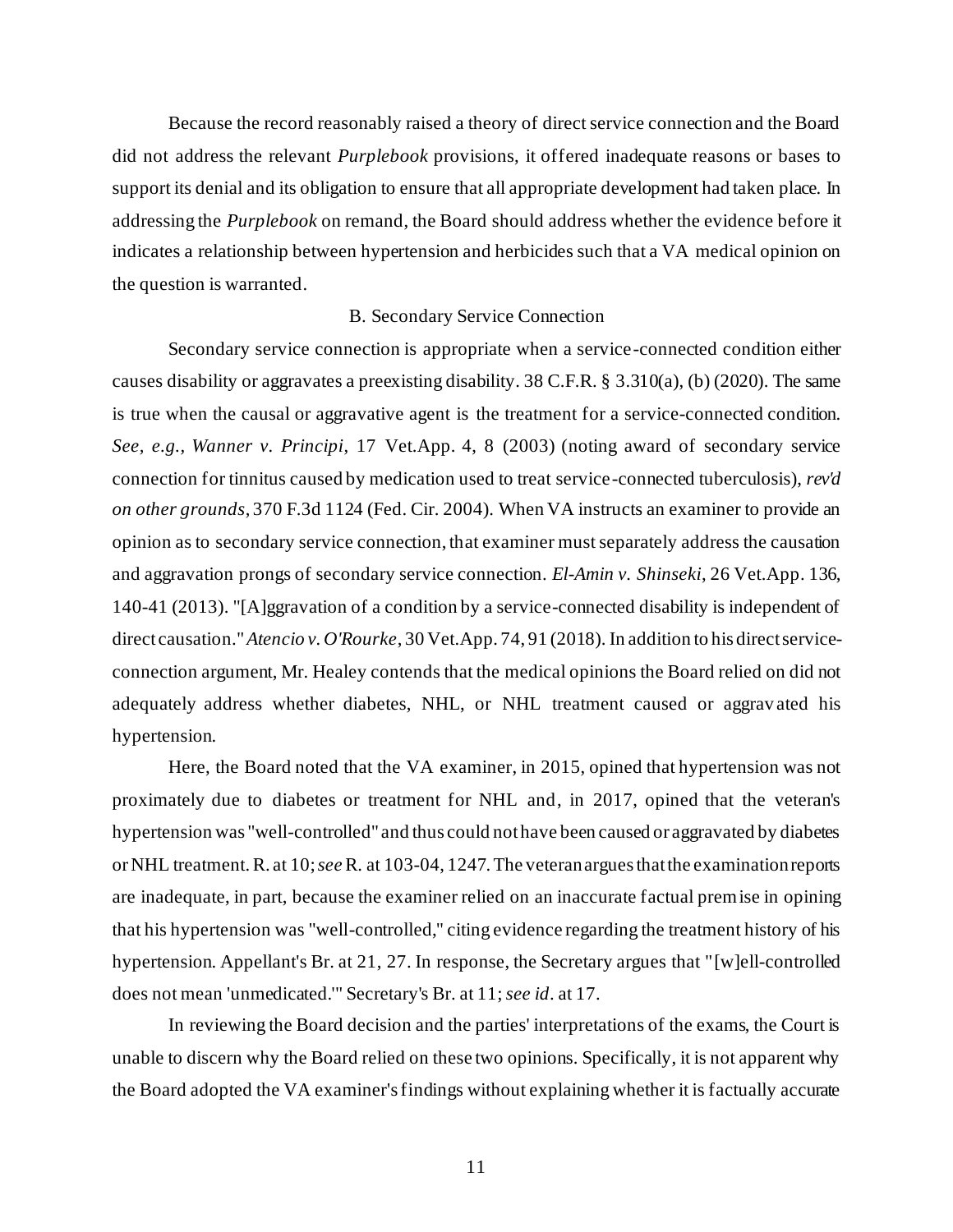that the veteran's hypertension was "well-controlled" and why that meant that there was no increase in Mr. Healey's hypertension due to diabetes or NHL treatment. Because the Court is unable to understand how the Board evaluated the meaning of "well-controlled" and how the medical opinion using that term supported its finding that service connection was not warranted, review is frustrated. Therefore, the Court remands so the Board can provide an adequate statement of reasons or bases for its reliance on these two medical opinions.

#### **IV. CONCLUSION**

After review of the parties' briefs, the record, and the relevant law, the Court VACATES the October 15, 2018, Board decision and REMANDS this matter for readjudication consistent with this opinion.

MEREDITH, *Judge*, concurring in the result: Although I agree that remand is warranted, I cannot join in the majority's analysis because it is based on an inaccurate factual premise and does not provide clear guidance on the issue it purports to resolve.

Here, the appellant in 2009 filed a claim for service connection for hypertension, contending that he had been diagnosed with that condition in 1978 while serving in the Naval Reserve. Record (R.) at 2057, 2059-60. In the same application form, the veteran requested benefits for diabetes and non-Hodgkin's lymphoma (NHL), asserting that *those* conditions were "due to [his] exposure to Agent Orange" during his active service in Vietnam from 1966 to 1969. R. at 2060; *see* R. at 2057 (asserting that he has "A[gent] O[range] diseases of [NHL] and type II diabetes"). A VA regional office (RO) subsequently granted benefits for diabetes and NHL but denied service connection for hypertension because it arose during a period of Reserve service rather than active duty service. R. at 1716; *see* R. at 1703-19.

In August 2015, the veteran then submitted a claim for "hypertension *secondary to NHL treatment*," R. at 1530 (emphasis added), asserting in part that he "suffer[s] from a number of medical conditions as a result of [his service-connected] NHL treatments [including] chemotherapy and radiation therapy[]," R. at 1534. In the decision on appeal, the Board of Veterans' Appeals (Board) noted that "[t]he [appellant] contends that his hypertension is related to his service-connected diabetes mellitus or [NHL]" and, accordingly, addressed service connection for hypertension *only* on a secondary basis. R. at 9; *see* R. at 5-6, 8-11. On appeal, the appellant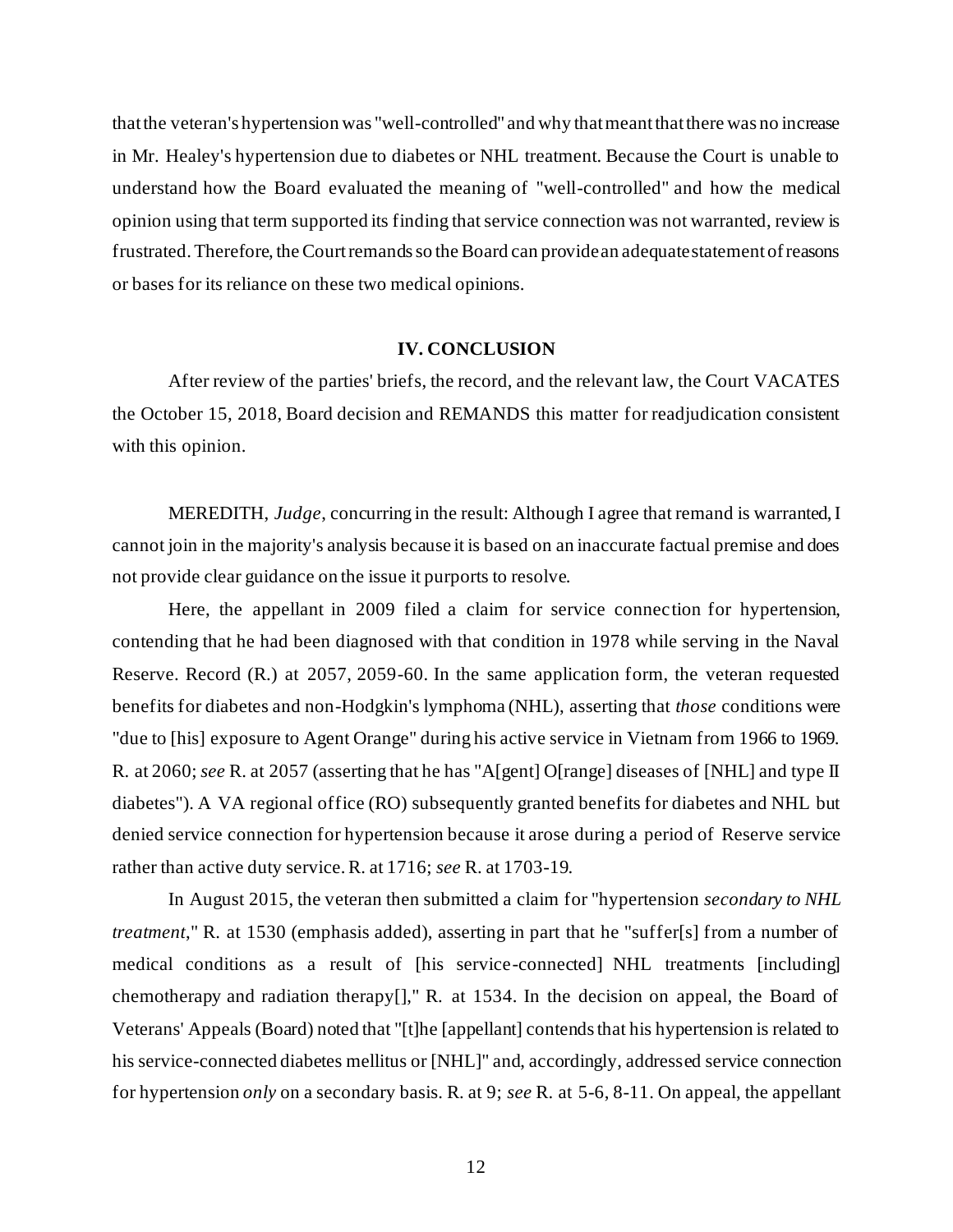now contends that the Board erred in failing to obtain a medical opinion addressing whether his hypertension is related to in-service herbicide exposure. Appellant's Brief (Br.) at 8-20.

Because the Board did not address *at all* whether the appellant was exposed to herbicides or whether his hypertension was due to such exposure, the preliminary question is whether the Board had an obligation to address that theory of entitlement. *See Robinson v. Peake*, 21 Vet.App. 545, 553 (2008), *aff'd sub nom. Robinson v. Shinseki*, 557 F.3d 1355 (Fed. Cir. 2009). The majority concludes that it did because "the record reasonably raised" that theory. *Ante* at 10. In that regard, the majority reasons that "[t]he Board must consider all relevant evidence of record in deciding a claim, which would include the veteran's 2009 claim asserting that his hypertension was related to his exposure."<sup>7</sup> *Ante* at 10. This conclusion is problematic for several reasons.

First, as noted above, the 2009 claim on its face contains no such allegation. Rather, the appellant twice specifically asserted that NHL and diabetes were the disabilities he believed were related to herbicide exposure. *See* R. at 2057, 2060. As for hypertension, he alleged that it arose during his Reserve service in the late 1970s and the RO subsequently addressed only that contention. R. at 2057, 2059-60. Simply put, the record does not reflect that the appellant attributed his hypertension to herbicide exposure and, notably, in his briefs to the Court he does not aver that he did. *See* Appellant's Br. at 3, 18-19; Reply Br. at 6.

Second, the pivotal question in this case is whether the Board should have discussed a *Purplebook* provision outlining the possible relationship between hypertension—the appellant's claimed condition—and in-service herbicide exposure. Based on its finding that the appellant explicitly alleged, in a prior claim stream, that his condition was due to such exposure, the majority concludes that the *Purplebook* provision was relevant and should have been discussed. *Ante* at 10. In so doing, the majority does not clearly resolve whether the Board may disregard its own internal guidance where, as here, the veteran does *not* explicitly contend before the Agency that hypertension is due to herbicide exposure; <sup>8</sup> nor does it resolve whether the Board generally is "obliged to consider the *Purplebook* . . . in the context of hypertension claims," *ante* at 7.

<sup>7</sup> The majority first suggests that they need not address whether the issue was reasonably raised, *ante* at 6, but then explicitly concludes that it was, *ante*at 10.

<sup>&</sup>lt;sup>8</sup> As discussed below, I would conclude that the Board was obligated to address an obvious potential path to benefits not raised below by the appellant.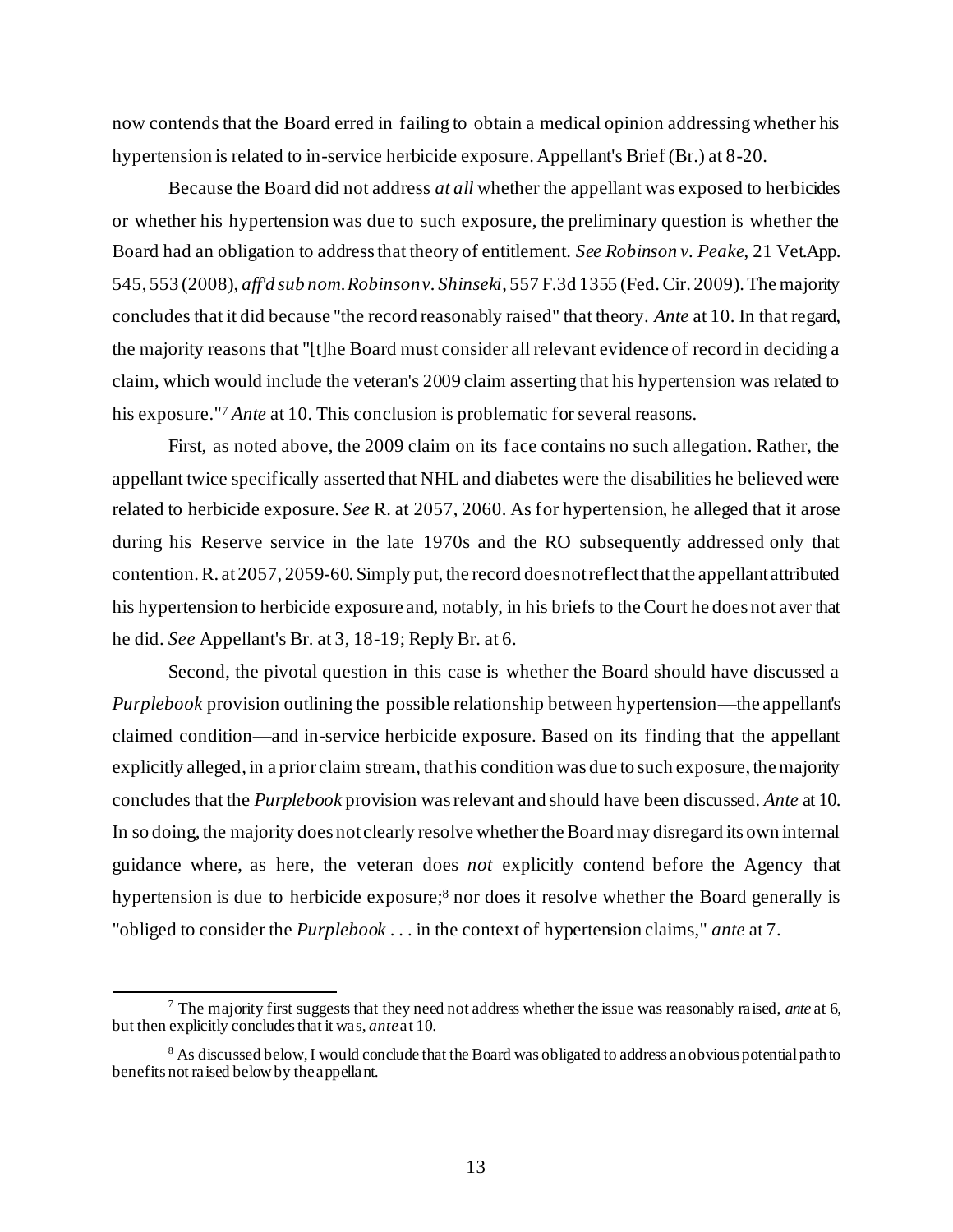Third, the majority's conclusion may cause confusion as to when an issue will be considered reasonably raised. In that regard, the majority initially notes that "'the duty to sua sponte investigate whether a primary condition is related to service is only triggered when the evidence satisfies the *McLendon*<sup>[9]</sup> standard," *ante* at 6 (quoting *DeLisio v. Shinseki*, 25 Vet.App. 45, 63 (2011) (Lance, J., concurring)), but then never addresses whether or how that standard was satisfied here, *see ante* at 6-10.<sup>10</sup> Rather, the majority determines without analysis that, because the theory of entitlement was purportedly *expressly* raised in a prior claim stream, it was *reasonably* raised in the current claim stream (which the appellant concedes was explicitly based only on secondary service connection, *see* Appellant's Br. at 18). Although I agree that the Board should have addressed possible herbicide exposure under the circumstances of this case, I question whether the majority's holding would require VA to address every theory of entitlement previously asserted, regardless of the evidence and argument before it in a current claim stream. If so, how would that square with *Robinson*'s caution that "the Board is not required sua sponte to raise and reject 'all possible' theories of entitlement in order to render a valid opin ion"? *Robinson*, 21 Vet.App. at 553.

I further depart from the majority to the extent that they frame the issue on appeal as whether "a medical nexus opinion was warranted" as to any possible connection between hypertension and herbicide exposure. *Ante* at 2; *see ante* at 6, 10. As noted above, the Board's decision was limited to addressing a theory of secondary service connection and did not address whether service connection was warranted based on such exposure or make any duty to assist findings as to that theory of entitlement. Accordingly, whether the Board should have obtained or discussed the need to obtain a medical examination is not before the Court at this time and it is premature for the majority to opine on it. *See Teva Pharm. USA, Inc. v. Novartis Pharm. Corp.*, 482 F.3d 1330, 1337-38 (Fed. Cir. 2007) ("Under [the prohibition against advisory opinions] doctrine, federal courts are to decide only 'actual controversies by judgment which can be carried into effect, and not to give opinions upon moot questions or abstract propositions, or to declare principles or rules of law which cannot affect the matter in the case before it.'" (quoting *Local No.* 

<sup>9</sup> *McLendon v. Nicholson*, 20 Vet.App. 79, 81 (2006).

<sup>10</sup> Indeed, by directing the Board on remand to "address *whether* the evidence before it indicates a relationship between hypertension and herbicides," *ante* at 10-11 (emphasis added), the majority appears to suggest that the third prong of the *McLendon* test—whether there is an indication that the disability may be associated with service—has not been satisfied. *McLendon*, 20 Vet.App. at 81.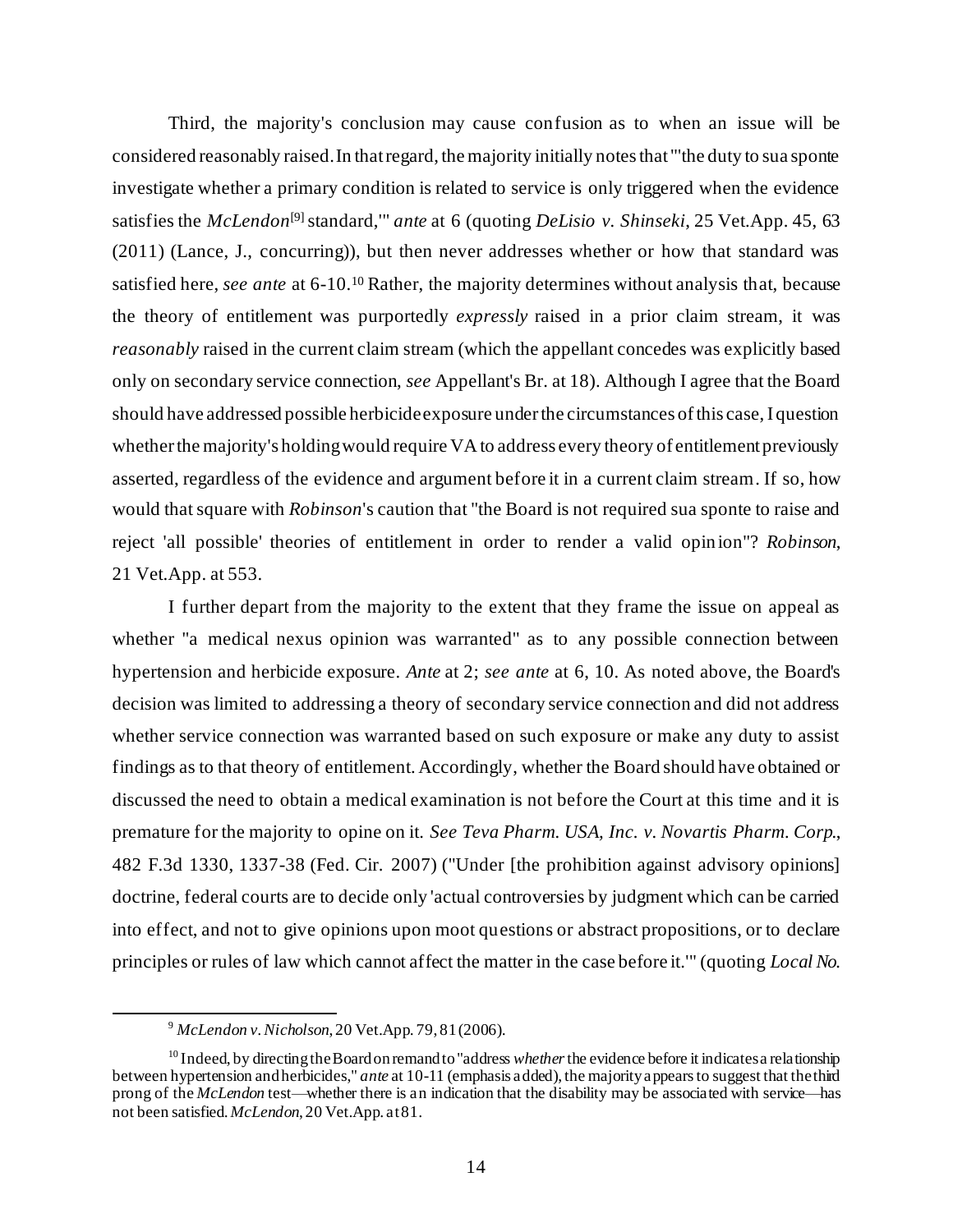*8-6, Oil, Chem. & Atomic Workers Int'l Union v. Missouri*, 361 U.S. 363, 367 (1960))); *Norvell v. Peake*, 22 Vet.App. 194, 200 (2008).

Finally, in concluding that the Board should have considered the *Purplebook*, the majority does not adequately take into account the U.S. Court of Appeals for the Federal Circuit's (Federal Circuit) opinion in *National Organization of Veterans' Advocates, Inc. (NOVA) v. Secretary of Veterans Affairs*, 981 F.3d 1360, 1365 (Fed. Cir. 2020). In that regard, the majority stresses that the *Purplebook* is not binding and lacks the force of law because it is a source of internal guidance. *Ante* at 7. But, the Federal Circuit in *NOVA* found that a similar source of internal guidance, the VA *Adjudication Procedures Manual*, was binding on certain VA adjudicators, was essentially substantive in nature, and should have been published in the Federal Register. *NOVA*, 981 F.3d at 1374-82. At a minimum, the Court should acknowledge that it may no longer be a foregone conclusion that internal manuals lack the force of law.

Having said all that, I agree for different reasons that remand is warranted for the Board to discuss the *Purplebook*. Put simply, the unrepresented appellant, by explicitly requesting service connection for hypertension on a secondary basis, should not be considered to have limited the scope of his 2015 claim. *See* Appellant's Br. at 18-19. Rather, in the context of VA's uniquely pro-claimant and nonadversarial claims system, the Board cannot ignore an obvious potential path to benefits when carrying out its duty to sympathetically read a claim and to investigate possible causes that may be unknown to the veteran. *See Robinson*, 21 Vet.App. at 553 ("As a nonadversarial adjudicator, the Board's obligation to analyze claims goes beyond the arguments explicitly made."); *see also DeLisio*, 25 Vet.App. at 53 ("[E]ven if a claimant believes that his condition is related to service in a particular way, his claim is not limited solely to one theory of service connection."); *Clemons v. Shinseki*, 23 Vet.App. 1, 5 (2009) (per curiam order) (finding that, "[a]s a self-represented layperson at the time his claim was filed, the appellant had neither the legal or medical knowledge to narrow the universe of his claim or his current condition"). "Overall, the scope of the claim will be based on a sympathetic assessment of 'the claimant's description of the claim; the symptoms the claimant describes; and the information the claimant submits or that the Secretary obtains in support of the claim,' i.e., the information gathered upon investigation." *DeLisio*, 25 Vet.App. at 53 (quoting *Clemons*, 23 Vet.App. at 5).

Given the evidence of record reflecting that VA granted service connection for other conditions on the basis of presumed herbicide exposure, the Board should at a minimum